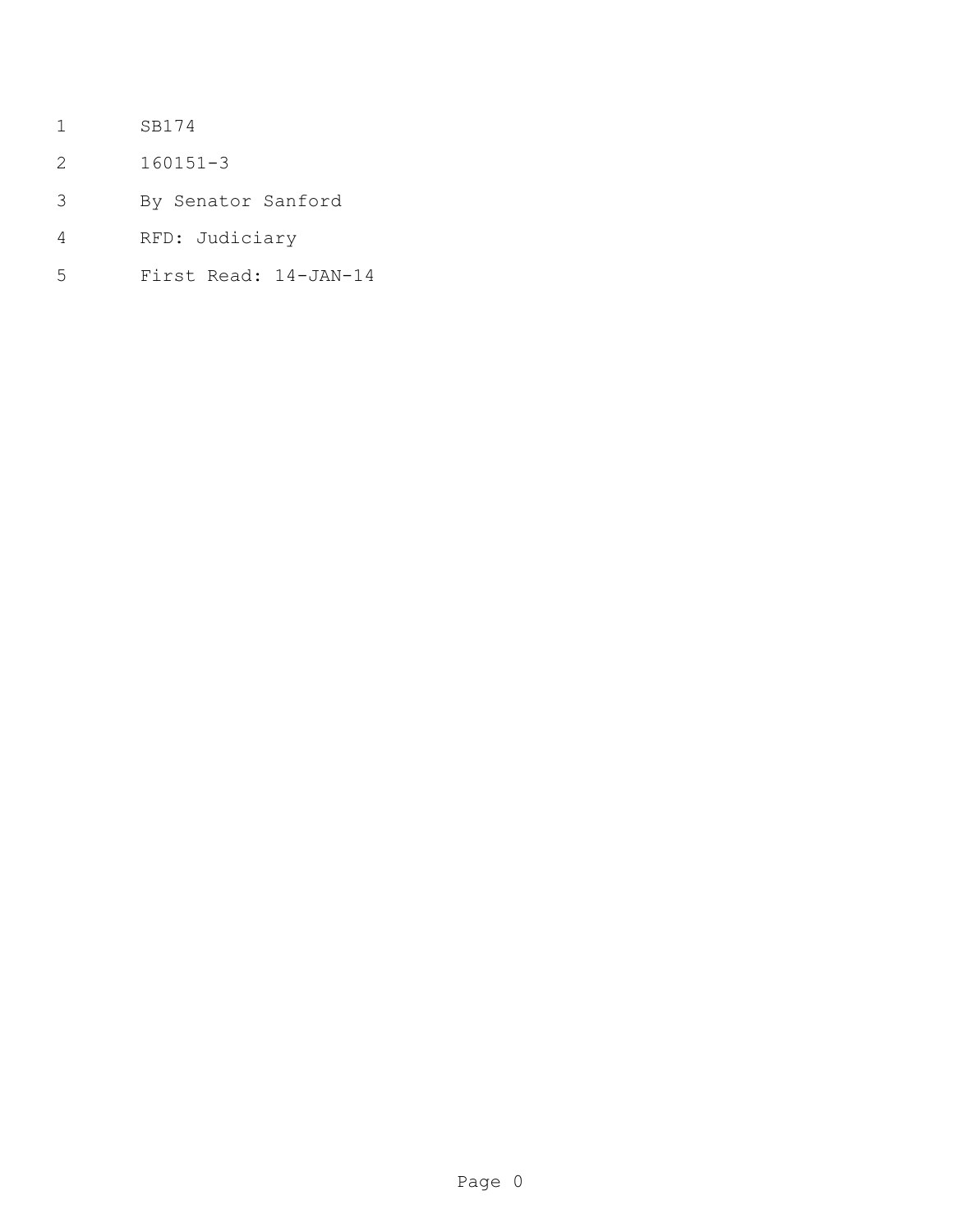SB174

ENROLLED, An Act,

 Relating to the possession and use of cannabidiol (CBD) pursuant to a prescription for a debilitating epileptic condition; to provide a defense of necessity in a prosecution 8 for the unlawful possession of marijuana when the defendant has a debilitating epileptic condition and possesses or uses cannabidiol (CBD) pursuant to an authorized prescription; to provide a defense of necessity in a prosecution for the unlawful possession of marijuana when a parent or caretaker possesses cannabidiol (CBD) on behalf of a person with an authorized prescription for the medication due to a debilitating epileptic condition and where the parent or caretaker's possession of the CBD is on behalf of the 17 prescribed person's use only; to provide that the Department of Neurology at the University of Alabama at Birmingham will establish a research and development study purposed to determine medical uses and benefits of cannabidiol (CBD) for individuals with debilitating epileptic conditions; to provide the Department of Neurology at the University of Alabama at Birmingham with the exclusive authorization for the prescription and use of cannabidiol (CBD) in the treatment of individuals diagnosed with debilitating epileptic conditions;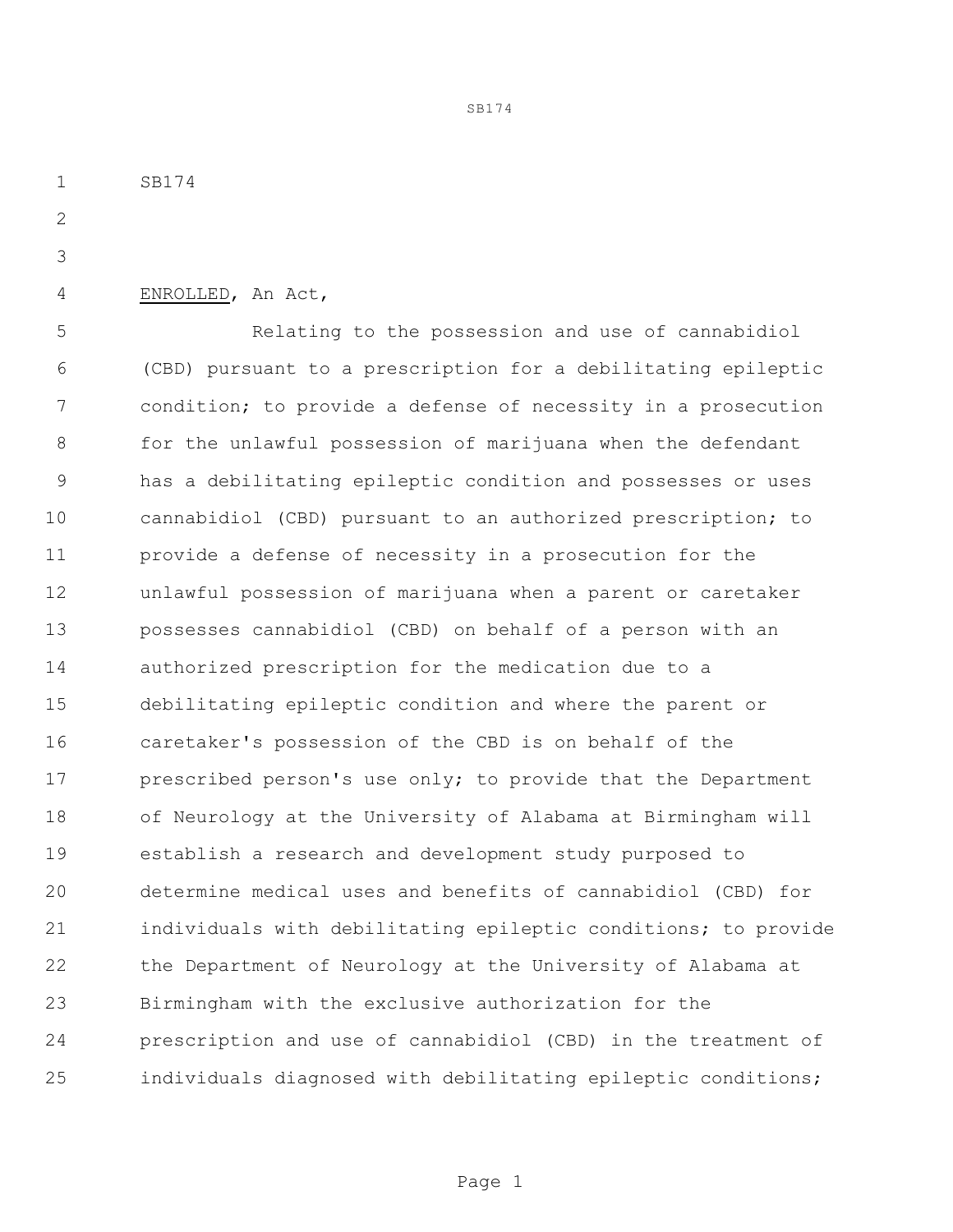and in connection therewith would have as its purpose or effect the requirement of a new or increased expenditure of local funds within the meaning of Amendment 621 of the Constitution of Alabama of 1901, now appearing as Section 111.05 of the Official Recompilation of the Constitution of Alabama of 1901, as amended. BE IT ENACTED BY THE LEGISLATURE OF ALABAMA: Section 1. This act shall be known and may be cited as "Carly's Law." Section 2. (a) As used in this section, the following words shall have the following meanings: (1) AUTHORIZED BY THE UAB DEPARTMENT. Authorized by the UAB Department means that Cannabidiol (CBD) has been prescribed by a health care practitioner employed by or on behalf of the UAB Department. (2) CANNABIDIOL (CBD). [13956-29-1]. A (nonpsychoactive) cannabinoid found in the plant Cannabis 18 sativa L. or any other preparation thereof that is essentially free from plant material, and has a THC level of no more than 3 percent. Also known as (synonyms): 2-[(1R,6R)-3-Methyl-6-(1-methylethenyl)-2-cyclohexen-1-yl]-5-p entyl-1,3-benzenediol; trans-(-)-2-p-mentha-1,8-dien-3-yl-5-pentylresorcinol;

SB174

(-)-Cannabidiol; (-)-trans-Cannabidiol; Cannabidiol (7CI);

D1(2)-trans-Cannabidiol.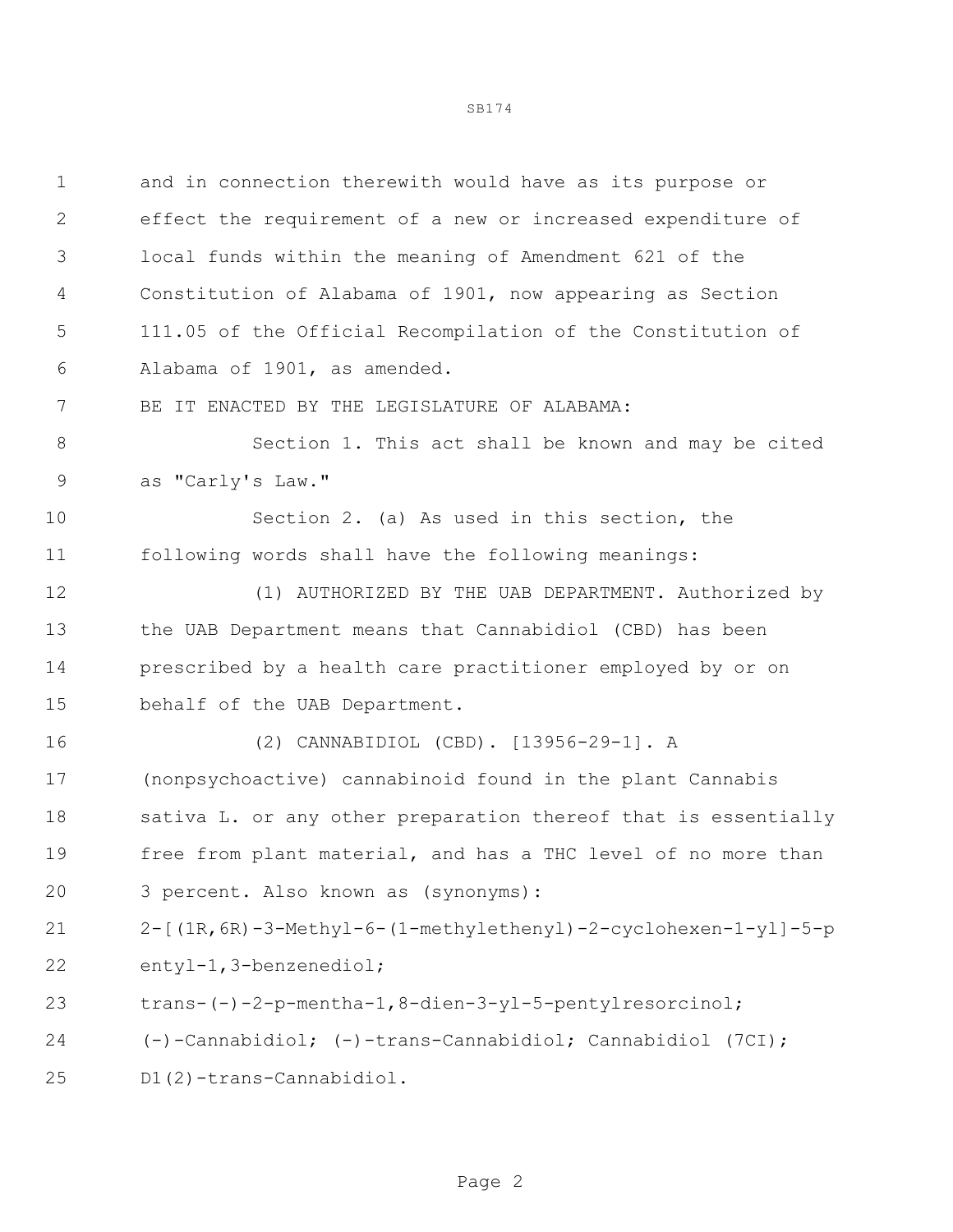(3) DEBILITATING EPILEPTIC CONDITION. Epilepsy or other neurological disorder, or the treatment of epilepsy or other neurological disorder that, as diagnosed by a board-certified neurologist under the employment or authority of the UAB Department, produces serious, debilitating, or life-threatening seizures.

 (4) UAB DEPARTMENT. The Department of Neurology at 8 the University of Alabama at Birmingham, its successors or any subdivisions.

 (b) In a prosecution for the unlawful possession of marijuana under the laws of this state, it is an affirmative and complete defense to the prosecution that the defendant has a debilitating epileptic condition and used or possessed cannabidiol (CBD) pursuant to a prescription authorized by the UAB Department.

 (c) In a prosecution for the unlawful possession of marijuana under the laws of this state, it is an affirmative and complete defense to the prosecution that the defendant possessed cannabidiol (CBD) because he or she is the parent or caretaker of an individual who has a debilitating epileptic condition and who has a prescription for the possession and use of cannabidiol (CBD) as authorized by the UAB Department, and where the parent or caretaker's possession of the CBD is on behalf of and otherwise for the prescribed person's use only.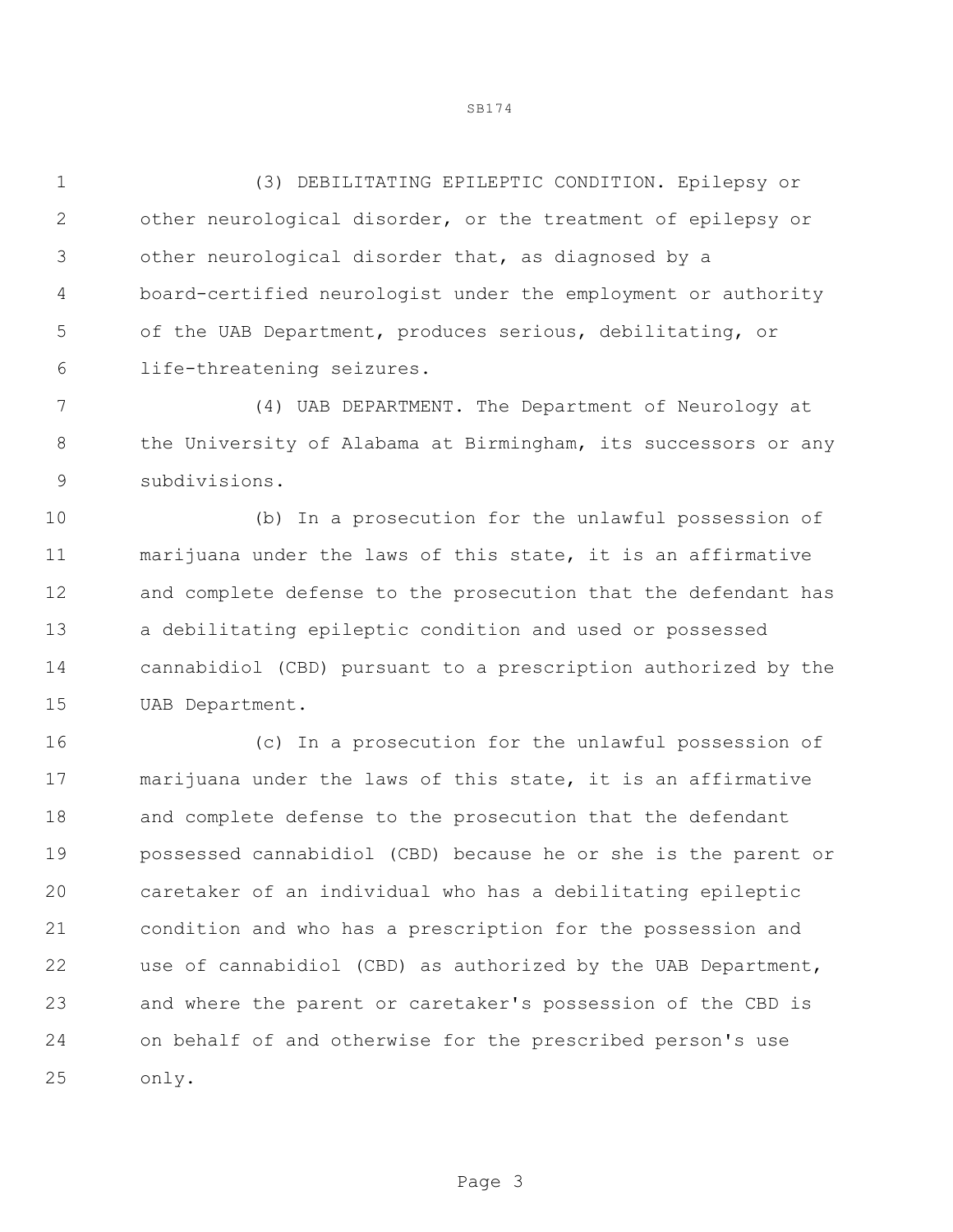(d) An agency of this state or a political subdivision thereof, including any law enforcement agency, may not initiate proceedings to remove a child from the home of a parent based solely upon the parent's or child's possession or use of cannabidiol (CBD) as authorized by this act.

 (e) A prescription for the possession or use of cannabidiol (CBD) as authorized by this act shall be provided exclusively by the UAB Department for a debilitating epileptic condition. Health care practitioners of the UAB Department shall be the sole authorized source of any prescription for the use of cannabidiol (CBD), and shall be the sole authorized source to use cannabidiol (CBD) in or as a part of the treatment of a person diagnosed with a debilitating epileptic condition. A health care practitioner of the UAB Department shall have the sole authority to determine the use or amount of cannabidiol (CBD), if any, in the treatment of an individual diagnosed with a debilitating epileptic condition.

 (f) The UAB Department and any UAB School of Medicine affiliated pediatric training entity, including any authorized physician, nurse, attendant or agent thereof, shall not be subject to prosecution for the unlawful possession, use, distribution or prescription of marijuana under the laws of this state for its activities arising directly out of or directly related to the prescription or use of cannabidiol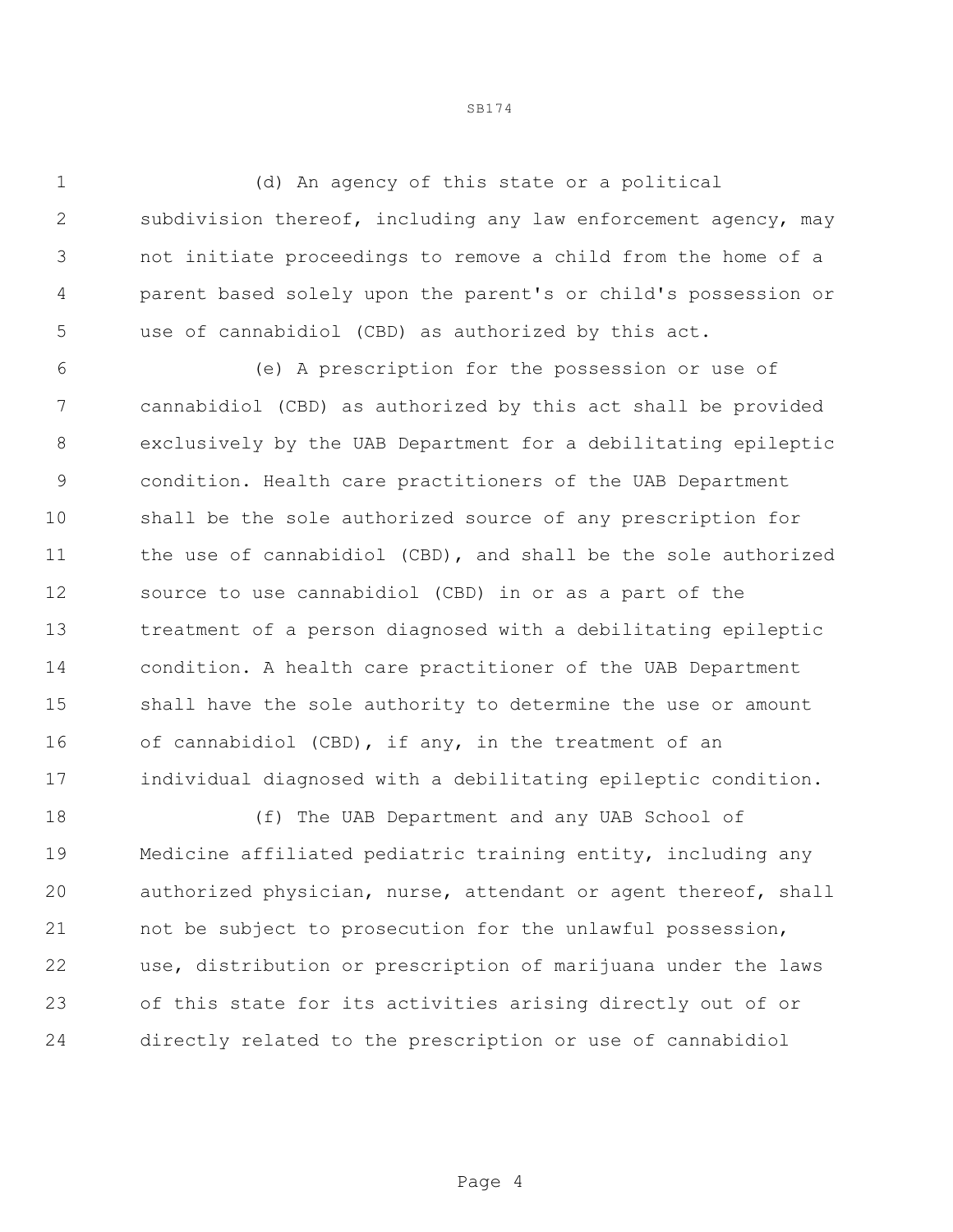(CBD) in the treatment of individuals diagnosed with a debilitating epileptic condition.

 (g) The UAB Department will establish a research and development study purposed to determine medical uses and benefits of cannabidiol (CBD) for individuals with debilitating epileptic conditions.

SB174

 (h) The UAB Department and any UAB School of Medicine affiliated pediatric training entity, including any authorized physician, nurse, attendant or agent thereof, shall not be subject to prosecution for the unlawful possession, use, or distribution of marijuana under the laws of this state for its activities arising directly out of or directly related to the department's research and development activities in pursuit of medical benefits and uses of cannabidiol (CBD), as long as the prescription, treatment or use of cannabidiol (CBD) is provided only to individuals diagnosed with a debilitating epileptic condition.

 (i) Pursuant to the filing requirements of Rule 15.3 of the Alabama Rules of Criminal Procedure, the defendant shall produce a valid prescription, certification of a debilitating epileptic condition, and the name of the prescribing health care professional authorized by the UAB Department.

 Section 3. The provisions of this act shall terminate in five years.

Page 5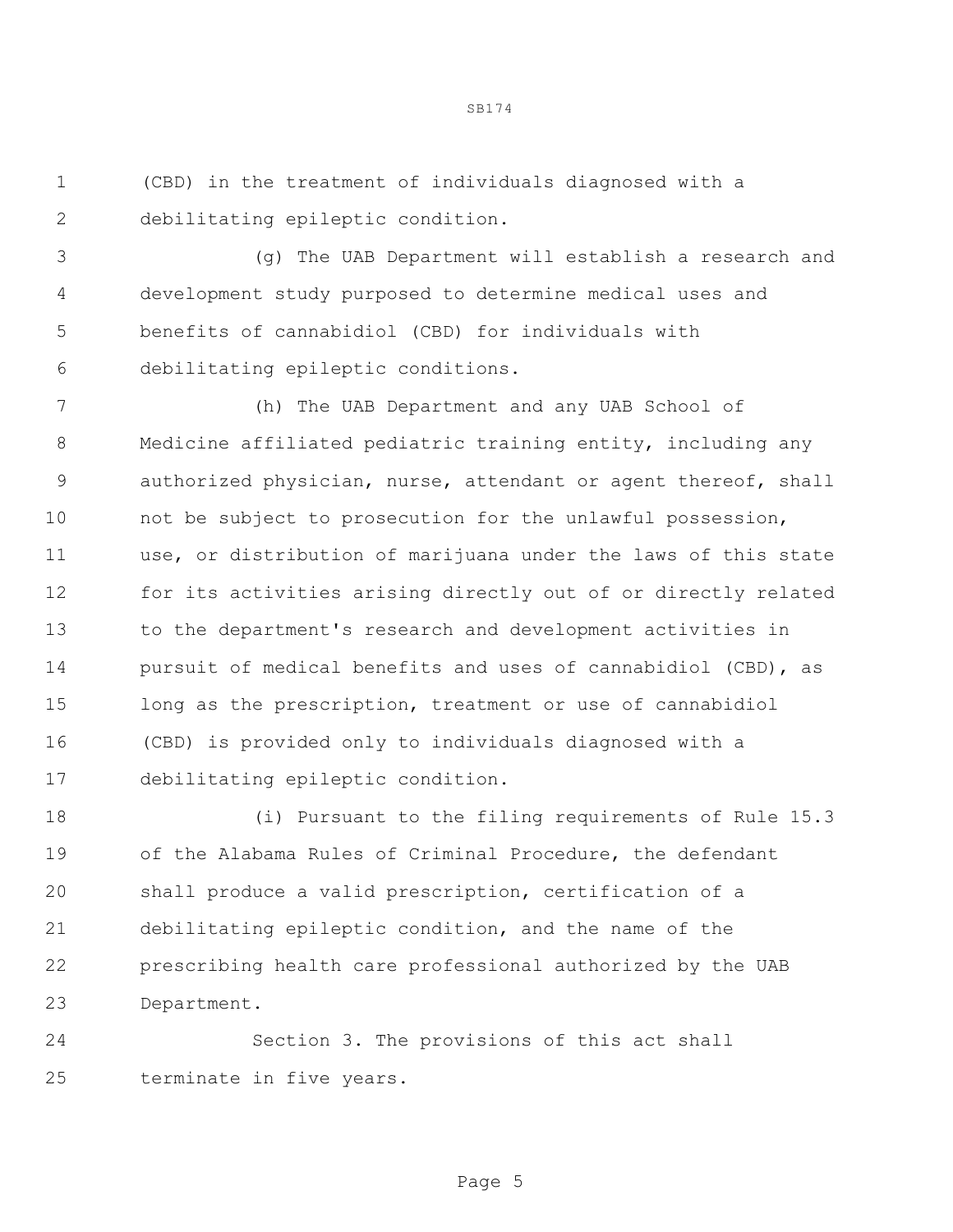Section 4. Nothing in this act shall be construed to allow or accommodate the prescription, testing, medical use or possession of any other form of Cannabis other than that defined by Section 2 of this act.

 Section 5. Although this bill would have as its purpose or effect the requirement of a new or increased expenditure of local funds, the bill is excluded from further requirements and application under Amendment 621, now appearing as Section 111.05 of the Official Recompilation of the Constitution of Alabama of 1901, as amended, because the bill defines a new crime or amends the definition of an existing crime.

 Section 6. This act shall become effective on the first day of the third month following its passage and approval by the Governor, or its otherwise becoming law.